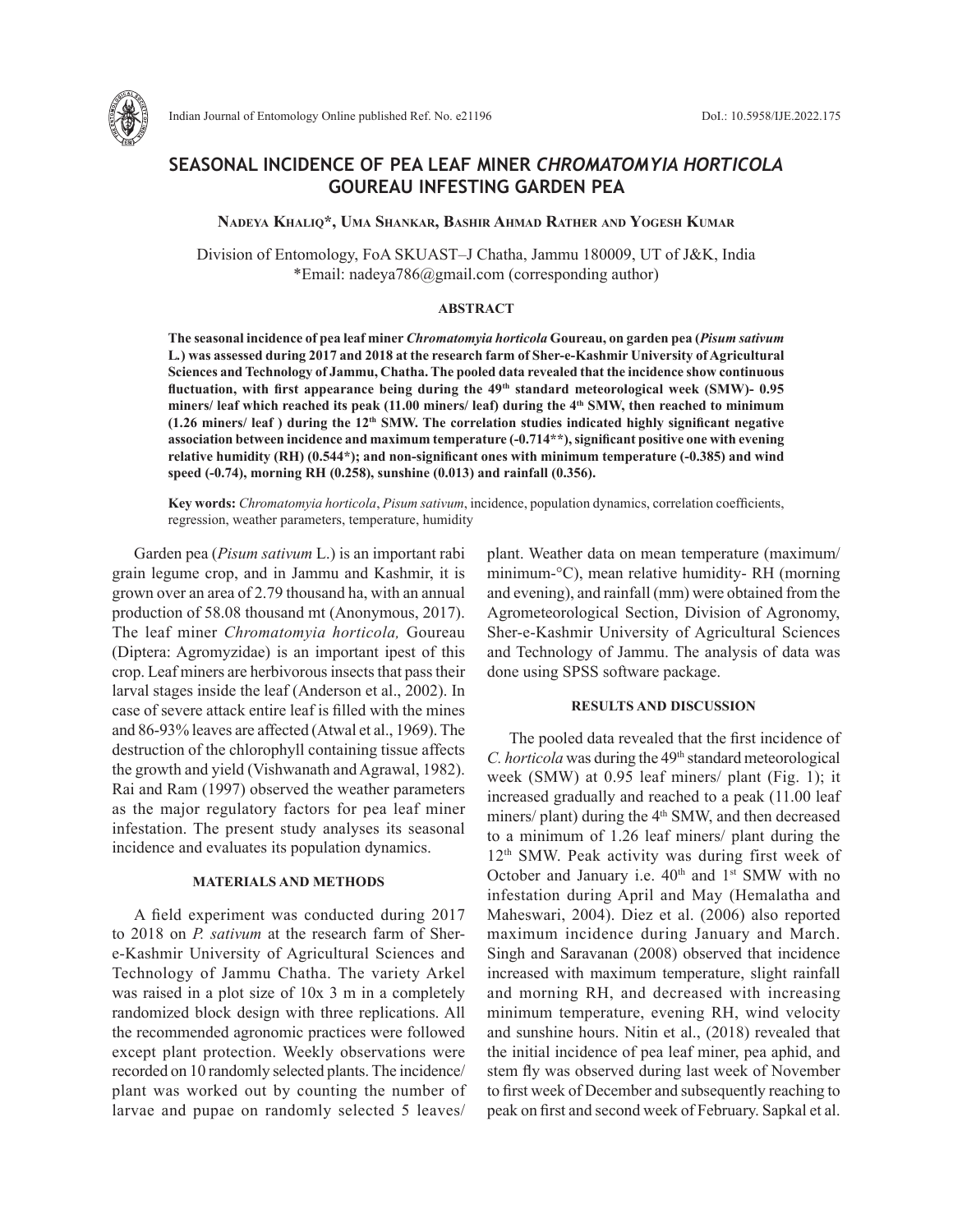

Fig. 1. Seasonal incidence of *C. horticola* on garden pea (2017 and 2018, pooled)

Table 1. Correlation coefficients - incidence of *C. horticola* vs. weather parameters (2017, 2018, pooled) Table 1. Correlation coefficients - incidence of *C. horticola* vs. weather parameters (2017, 2018,

| Incidence                                                  | Temperature $(\circ C)$ |          | Relative humidity $(\%)$ |          | Sunshine         | Rainfall | Wind speed |
|------------------------------------------------------------|-------------------------|----------|--------------------------|----------|------------------|----------|------------|
|                                                            | Maximum                 | Minimum  | Morning                  | Evening  | (hr)             | (mm)     | (km/hr)    |
|                                                            | $-0.714**$              | $-0.385$ | 0.258                    | $0.544*$ | 0.013            | 0.356    | $-0.074$   |
|                                                            | Regression equation     |          | Correlation              | $R^2$    | Coefficient of   |          |            |
|                                                            |                         |          | coefficient (r)          |          | variation $(\%)$ |          |            |
| Y=77.294 - 1.802 $X_1$ + 0.646 $X_2$ - 0.404 $X_3$ + 0.008 |                         |          |                          | 0.857    | 0.734            | 73.40    |            |
| $X_4$ + 0.105 $X_5$ - 0.127 $X_6$ - 0.457 $X_7$            |                         |          |                          |          |                  |          |            |

 $\frac{4}{\text{p}} = 0.05;$  \*\*p= 0.01; Y= Mean leaf miner/ plant, X<sub>1</sub>= Maximum temperature, X<sub>2</sub>= Minimum temperature, X<sub>3</sub>= RH % (Morning),  $X_4 = RH$  % (Evening),  $X_5 =$  Sunshine,  $X_6 =$  Rainfall and  $X_7 =$  Wind speed kmh<sup>-1</sup>.  $v_3$  and  $\sqrt{v_1}$ 

(2018) observed the seasonal incidence of *T. absoluta* we with maximum incidence  $41<sup>st</sup>$  SMW.

The incidence was with a highly significant negative The includence was with a highly significant hegative  $(Table 1)$ .<br>correlation  $(-0.714)$  with maximum temperature, positive correlation (0.54) with evening RH; while a negative correlation was observed with minimum temperature (-0.385) and wind speed (-0.074). The multiple linear regression equations for incidence was  $Y= 77.294 - 1.80X_1 + 0.646 X_2 - 0.404 X_3 + 0.008 X_4$ + 0.105  $X_s$  - 0.127  $X_s$  - 0.457  $X_{7}$ . The corresponding correlation co-efficients of multiple determination  $(R^2)$ value worked out was 0.734 (p=0.05). Chaudhuri and Senapati (2004) had also reported that temperature and rainfall showed significantly positive correlation while a non-significant positive correlation was observed with RH, temperature but RH gradient showed significantly negative one. Naga et al. (2020) reported that the leaf miner reached peak during December to January and declined thereafter; also observed that number of mines, leaf infestation and number of larvae  $\frac{(-0.714)}{2}$  with ma

were negatively correlated with minimum temperature (-0.61\*\*), evening RH (-0.34\*). The overall impact of weather factors on population buildup was  $73.40\%$ (Table 1).

#### **REFERENCES**

- Anderson A E, Nordhus V T, Thang T T T, Hung A H Q, Hofsvang T. 2002. Polyphagous *Liriomyza* species (Diptera: Agromyzidae) in vegetables in Vietnam. Tropical Agriculture (Trinidad) 79: 241-246.
- Anonymous 2017. Indian Horticulture database. National Horticulture Board, Ministry of Agriculture, Government of India, Gurgaon, India.
- Atwal A S, Chaudhary J, Ramzan M. 1969. Studies on the bionomics and control of pea leaf miner, *Phytomyza atricornis* Meigen (Agromyzidae: Diptera). Journal of Research. Punjab Agricultural University 6 (1): 163-169.
- Chaudhuri N, Senapati S K. 2004. Incidence and biology of leaf miner, *Liriomyza trifolii* (Burg.) on tomato as influenced by weather conditions. Annals of Plant Protection Sciences 12: 55-58.
- Diez P A, Pena J E, Idalgo, P F. 2006. Population dynamics of *Phyllocnistis citrella* (Lepidoptera: Gracillariidae) and its parasitoids in Tafi Viejo, Tucuman, Argentina. Floria Entomology 89: 327-35.